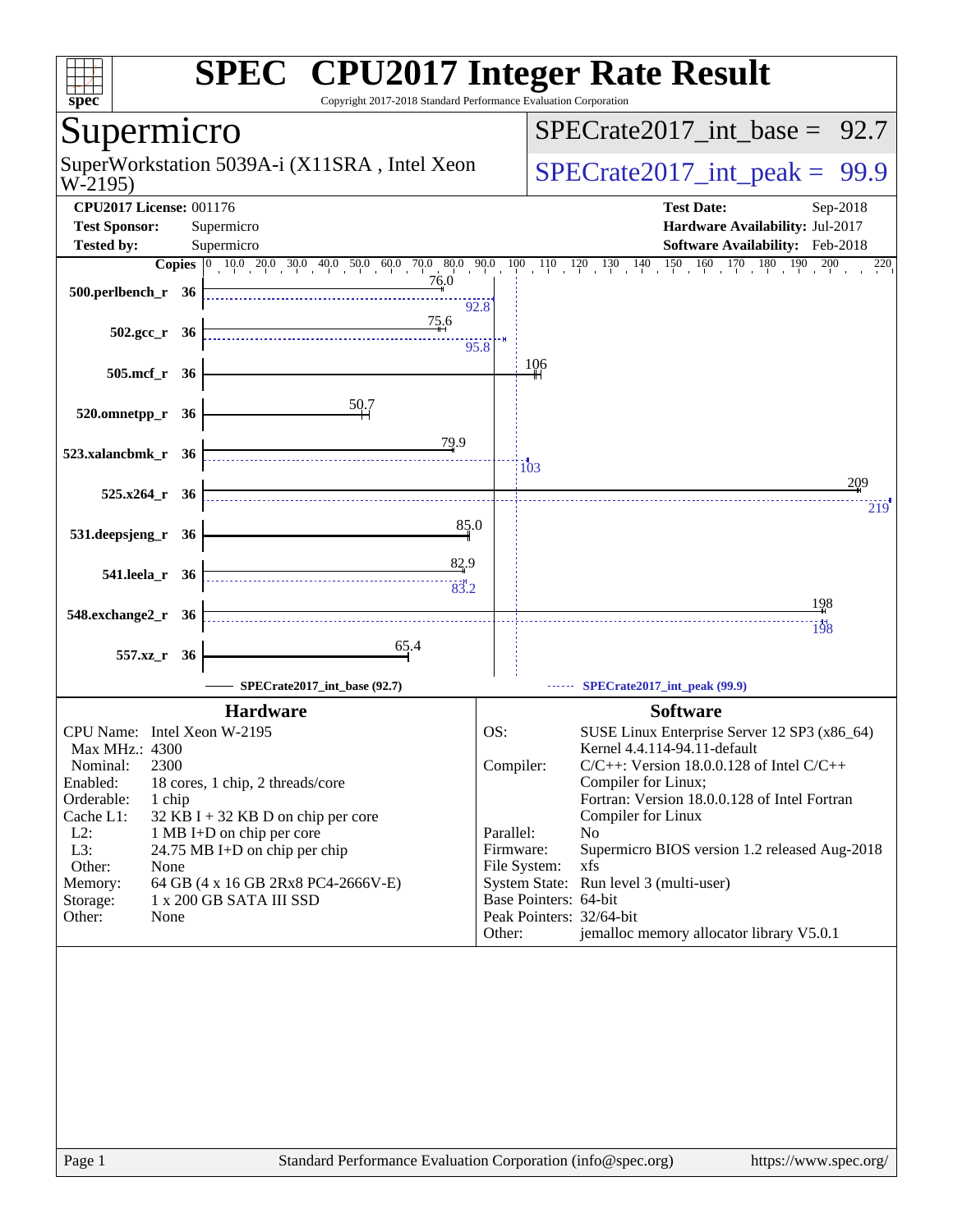

Copyright 2017-2018 Standard Performance Evaluation Corporation

### Supermicro

W-2195) SuperWorkstation 5039A-i (X11SRA, Intel Xeon  $\vert$  SPECrate2017 int peak = 99.9

[SPECrate2017\\_int\\_base =](http://www.spec.org/auto/cpu2017/Docs/result-fields.html#SPECrate2017intbase) 92.7

**[CPU2017 License:](http://www.spec.org/auto/cpu2017/Docs/result-fields.html#CPU2017License)** 001176 **[Test Date:](http://www.spec.org/auto/cpu2017/Docs/result-fields.html#TestDate)** Sep-2018 **[Test Sponsor:](http://www.spec.org/auto/cpu2017/Docs/result-fields.html#TestSponsor)** Supermicro **[Hardware Availability:](http://www.spec.org/auto/cpu2017/Docs/result-fields.html#HardwareAvailability)** Jul-2017 **[Tested by:](http://www.spec.org/auto/cpu2017/Docs/result-fields.html#Testedby)** Supermicro **[Software Availability:](http://www.spec.org/auto/cpu2017/Docs/result-fields.html#SoftwareAvailability)** Feb-2018

#### **[Results Table](http://www.spec.org/auto/cpu2017/Docs/result-fields.html#ResultsTable)**

|                                   | <b>Base</b>   |                |            |                |       |                | <b>Peak</b> |               |                |              |                |              |                |              |
|-----------------------------------|---------------|----------------|------------|----------------|-------|----------------|-------------|---------------|----------------|--------------|----------------|--------------|----------------|--------------|
| <b>Benchmark</b>                  | <b>Copies</b> | <b>Seconds</b> | Ratio      | <b>Seconds</b> | Ratio | <b>Seconds</b> | Ratio       | <b>Copies</b> | <b>Seconds</b> | <b>Ratio</b> | <b>Seconds</b> | <b>Ratio</b> | <b>Seconds</b> | <b>Ratio</b> |
| 500.perlbench r                   | 36            | 749            | 76.5       | 754            | 76.0  | 754            | 76.0        | 36            | 618            | 92.8         | 618            | 92.8         | 619            | 92.6         |
| 502.gcc_r                         | 36            | 660            | 77.2       | 679            | 75.1  | 674            | 75.6        | 36            | 532            | 95.8         | 529            | 96.4         | 533            | 95.7         |
| $505$ .mcf r                      | 36            | 540            | 108        | 548            | 106   | 550            | 106         | 36            | 540            | 108          | 548            | 106          | 550            | 106          |
| 520.omnetpp_r                     | 36            | 892            | 53.0       | 934            | 50.6  | 931            | 50.7        | 36            | 892            | 53.0         | 934            | 50.6         | 931            | 50.7         |
| 523.xalancbmk r                   | 36            | 478            | 79.5       | 476            | 79.9  | 475            | 80.0        | 36            | 367            | 104          | 368            | 103          | 367            | 103          |
| 525.x264 r                        | 36            | 302            | 209        | 301            | 210   | 302            | 209         | 36            | 288            | 219          | 288            | 219          | 287            | 219          |
| 531.deepsjeng_r                   | 36            | 486            | 85.0       | 488            | 84.5  | 486            | 85.0        | 36            | 486            | 85.0         | 488            | 84.5         | 486            | 85.0         |
| 541.leela r                       | 36            | 719            | 82.9       | 716            | 83.3  | 720            | 82.8        | 36            | 711            | 83.9         | 717            | 83.2         | 717            | 83.2         |
| 548.exchange2_r                   | 36            | 477            | <u>198</u> | 478            | 197   | 475            | 198         | 36            | 477            | <b>198</b>   | 478            | 197          | 474            | 199          |
| $557.xz$ r                        | 36            | 594            | 65.4       | 595            | 65.3  | 594            | 65.4        | 36            | 594            | 65.4         | 595            | 65.3         | 594            | 65.4         |
| SPECrate2017 int base $=$<br>92.7 |               |                |            |                |       |                |             |               |                |              |                |              |                |              |

**[SPECrate2017\\_int\\_peak =](http://www.spec.org/auto/cpu2017/Docs/result-fields.html#SPECrate2017intpeak) 99.9**

Results appear in the [order in which they were run.](http://www.spec.org/auto/cpu2017/Docs/result-fields.html#RunOrder) Bold underlined text [indicates a median measurement.](http://www.spec.org/auto/cpu2017/Docs/result-fields.html#Median)

#### **[Submit Notes](http://www.spec.org/auto/cpu2017/Docs/result-fields.html#SubmitNotes)**

 The taskset mechanism was used to bind copies to processors. The config file option 'submit' was used to generate taskset commands to bind each copy to a specific processor. For details, please see the config file.

#### **[Operating System Notes](http://www.spec.org/auto/cpu2017/Docs/result-fields.html#OperatingSystemNotes)**

 Stack size set to unlimited using "ulimit -s unlimited" CPU frequency governor set with: cpupower -c all frequency-set -g performance

#### **[General Notes](http://www.spec.org/auto/cpu2017/Docs/result-fields.html#GeneralNotes)**

Environment variables set by runcpu before the start of the run: LD\_LIBRARY\_PATH = "/home/cpu2017/lib/ia32:/home/cpu2017/lib/intel64:/home/cpu2017/je5.0.1-32:/home/cpu2017/je5.0.1-64"

 Binaries compiled on a system with 1x Intel Core i7-4790 CPU + 32GB RAM memory using Redhat Enterprise Linux 7.4 Transparent Huge Pages enabled by default Prior to runcpu invocation Filesystem page cache synced and cleared with: sync; echo 3> /proc/sys/vm/drop\_caches

 jemalloc: configured and built at default for 32bit (i686) and 64bit (x86\_64) targets; jemalloc: built with the RedHat Enterprise 7.4, and the system compiler gcc 4.8.5; jemalloc: sources available from jemalloc.net or <https://github.com/jemalloc/jemalloc/releases>

Yes: The test sponsor attests, as of date of publication, that CVE-2017-5754 (Meltdown)

**(Continued on next page)**

| Page 2<br>Standard Performance Evaluation Corporation (info@spec.org)<br>https://www.spec.org/ |  |
|------------------------------------------------------------------------------------------------|--|
|------------------------------------------------------------------------------------------------|--|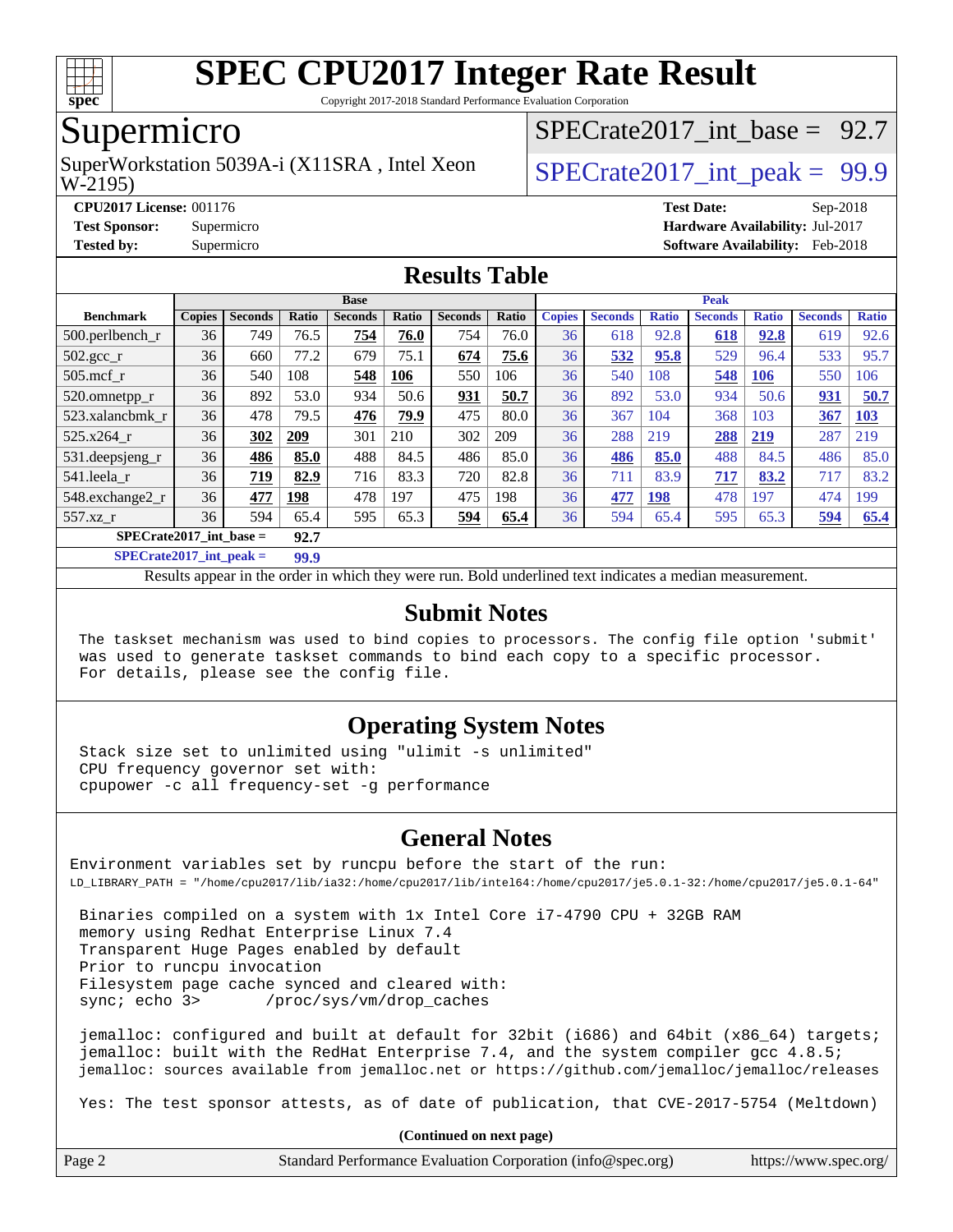

Copyright 2017-2018 Standard Performance Evaluation Corporation

# Supermicro

SuperWorkstation 5039A-i (X11SRA, Intel Xeon  $\vert$  SPECrate2017 int peak = 99.9

SPECrate2017 int\_base =  $92.7$ 

W-2195)

**[Tested by:](http://www.spec.org/auto/cpu2017/Docs/result-fields.html#Testedby)** Supermicro **[Software Availability:](http://www.spec.org/auto/cpu2017/Docs/result-fields.html#SoftwareAvailability)** Feb-2018

**[CPU2017 License:](http://www.spec.org/auto/cpu2017/Docs/result-fields.html#CPU2017License)** 001176 **[Test Date:](http://www.spec.org/auto/cpu2017/Docs/result-fields.html#TestDate)** Sep-2018 **[Test Sponsor:](http://www.spec.org/auto/cpu2017/Docs/result-fields.html#TestSponsor)** Supermicro **[Hardware Availability:](http://www.spec.org/auto/cpu2017/Docs/result-fields.html#HardwareAvailability)** Jul-2017

#### **[General Notes \(Continued\)](http://www.spec.org/auto/cpu2017/Docs/result-fields.html#GeneralNotes)**

 is mitigated in the system as tested and documented. Yes: The test sponsor attests, as of date of publication, that CVE-2017-5753 (Spectre variant 1) is mitigated in the system as tested and documented. Yes: The test sponsor attests, as of date of publication, that CVE-2017-5715 (Spectre variant 2) is mitigated in the system as tested and documented.

#### **[Platform Notes](http://www.spec.org/auto/cpu2017/Docs/result-fields.html#PlatformNotes)**

Page 3 Standard Performance Evaluation Corporation [\(info@spec.org\)](mailto:info@spec.org) <https://www.spec.org/> Sysinfo program /home/cpu2017/bin/sysinfo Rev: r5797 of 2017-06-14 96c45e4568ad54c135fd618bcc091c0f running on linux-k7zv Wed Sep 12 13:43:25 2018 SUT (System Under Test) info as seen by some common utilities. For more information on this section, see <https://www.spec.org/cpu2017/Docs/config.html#sysinfo> From /proc/cpuinfo model name : Intel(R) Xeon(R) W-2195 CPU @ 2.30GHz 1 "physical id"s (chips) 36 "processors" cores, siblings (Caution: counting these is hw and system dependent. The following excerpts from /proc/cpuinfo might not be reliable. Use with caution.) cpu cores : 18 siblings : 36 physical 0: cores 0 1 2 3 4 8 9 10 11 16 17 18 19 20 24 25 26 27 From lscpu: Architecture: x86\_64 CPU op-mode(s): 32-bit, 64-bit Byte Order: Little Endian  $CPU(s):$  36 On-line CPU(s) list: 0-35 Thread(s) per core: 2 Core(s) per socket: 18 Socket(s): 1 NUMA node(s): 1 Vendor ID: GenuineIntel CPU family: 6 Model: 85 Model name: Intel(R) Xeon(R) W-2195 CPU @ 2.30GHz Stepping: 4 CPU MHz: 1000.000 CPU max MHz: 2301.0000 CPU min MHz: 1000.0000 BogoMIPS: 4607.88 Virtualization: VT-x **(Continued on next page)**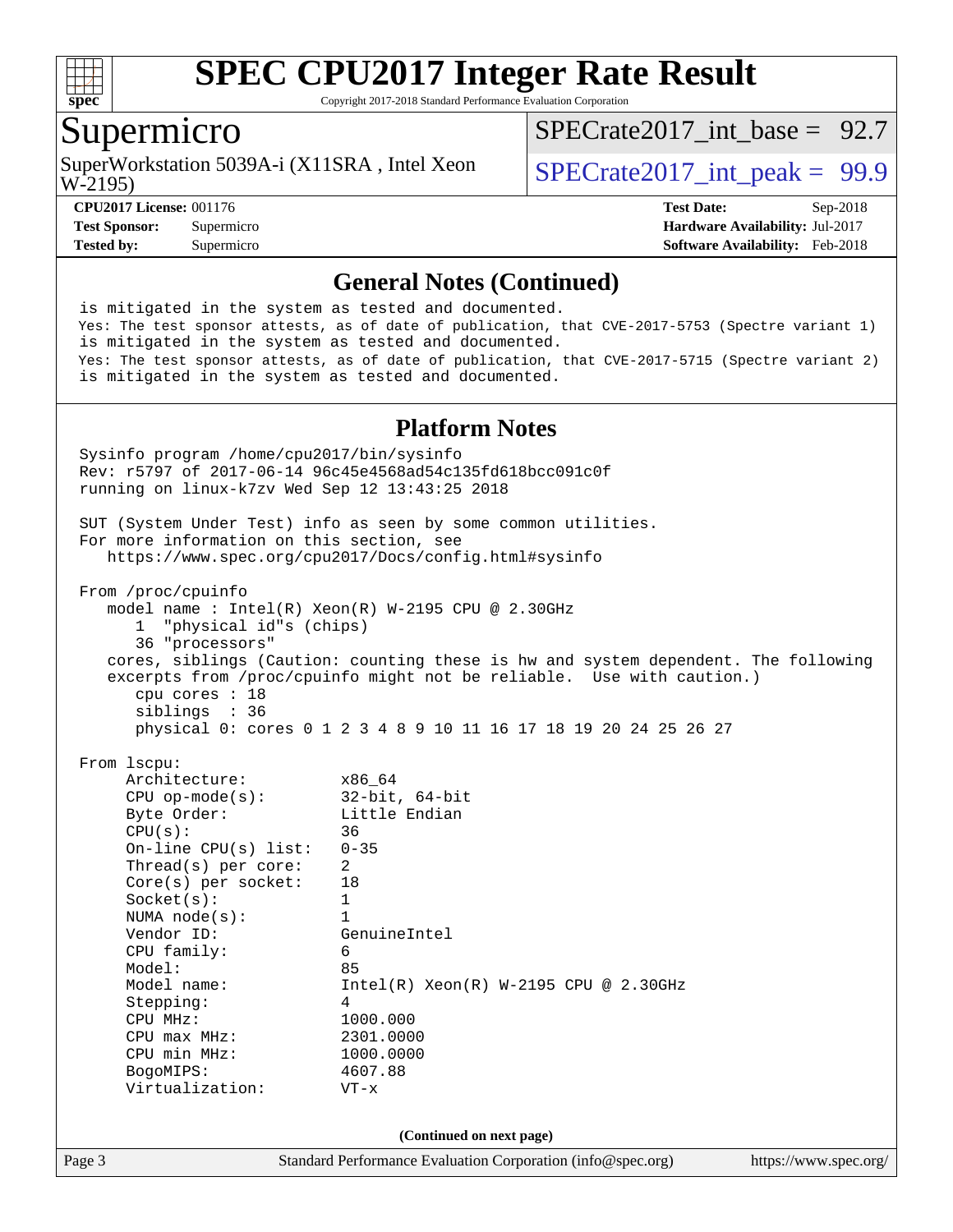

Copyright 2017-2018 Standard Performance Evaluation Corporation

### Supermicro

W-2195) SuperWorkstation 5039A-i (X11SRA, Intel Xeon  $\vert$  SPECrate2017 int peak = 99.9

SPECrate2017 int\_base =  $92.7$ 

**[Test Sponsor:](http://www.spec.org/auto/cpu2017/Docs/result-fields.html#TestSponsor)** Supermicro **[Hardware Availability:](http://www.spec.org/auto/cpu2017/Docs/result-fields.html#HardwareAvailability)** Jul-2017

**[CPU2017 License:](http://www.spec.org/auto/cpu2017/Docs/result-fields.html#CPU2017License)** 001176 **[Test Date:](http://www.spec.org/auto/cpu2017/Docs/result-fields.html#TestDate)** Sep-2018

**[Tested by:](http://www.spec.org/auto/cpu2017/Docs/result-fields.html#Testedby)** Supermicro **[Software Availability:](http://www.spec.org/auto/cpu2017/Docs/result-fields.html#SoftwareAvailability)** Feb-2018

#### **[Platform Notes \(Continued\)](http://www.spec.org/auto/cpu2017/Docs/result-fields.html#PlatformNotes)**

 L1d cache: 32K L1i cache: 32K L2 cache: 1024K L3 cache: 25344K NUMA node0 CPU(s): 0-35 Flags: fpu vme de pse tsc msr pae mce cx8 apic sep mtrr pge mca cmov pat pse36 clflush dts acpi mmx fxsr sse sse2 ss ht tm pbe syscall nx pdpe1gb rdtscp lm constant\_tsc art arch\_perfmon pebs bts rep\_good nopl xtopology nonstop\_tsc aperfmperf eagerfpu pni pclmulqdq dtes64 monitor ds\_cpl vmx smx est tm2 ssse3 sdbg fma cx16 xtpr pdcm pcid dca sse4\_1 sse4\_2 x2apic movbe popcnt tsc\_deadline\_timer aes xsave avx f16c rdrand lahf\_lm abm 3dnowprefetch ida arat epb invpcid\_single pln pts dtherm intel\_pt rsb\_ctxsw spec\_ctrl retpoline kaiser tpr\_shadow vnmi flexpriority ept vpid fsgsbase tsc\_adjust bmi1 hle avx2 smep bmi2 erms invpcid rtm cqm mpx avx512f avx512dq rdseed adx smap clflushopt clwb avx512cd avx512bw avx512vl xsaveopt xsavec xgetbv1 cqm\_llc cqm\_occup\_llc /proc/cpuinfo cache data cache size : 25344 KB From numactl --hardware WARNING: a numactl 'node' might or might not correspond to a physical chip. available: 1 nodes (0) node 0 cpus: 0 1 2 3 4 5 6 7 8 9 10 11 12 13 14 15 16 17 18 19 20 21 22 23 24 25 26 27 28 29 30 31 32 33 34 35 node 0 size: 64116 MB node 0 free: 63531 MB node distances: node 0 0: 10 From /proc/meminfo MemTotal: 65655260 kB HugePages\_Total: 0 Hugepagesize: 2048 kB From /etc/\*release\* /etc/\*version\* SuSE-release: SUSE Linux Enterprise Server 12 (x86\_64) VERSION = 12 PATCHLEVEL = 3 # This file is deprecated and will be removed in a future service pack or release. # Please check /etc/os-release for details about this release. os-release: NAME="SLES" VERSION="12-SP3" VERSION\_ID="12.3" PRETTY\_NAME="SUSE Linux Enterprise Server 12 SP3" **(Continued on next page)**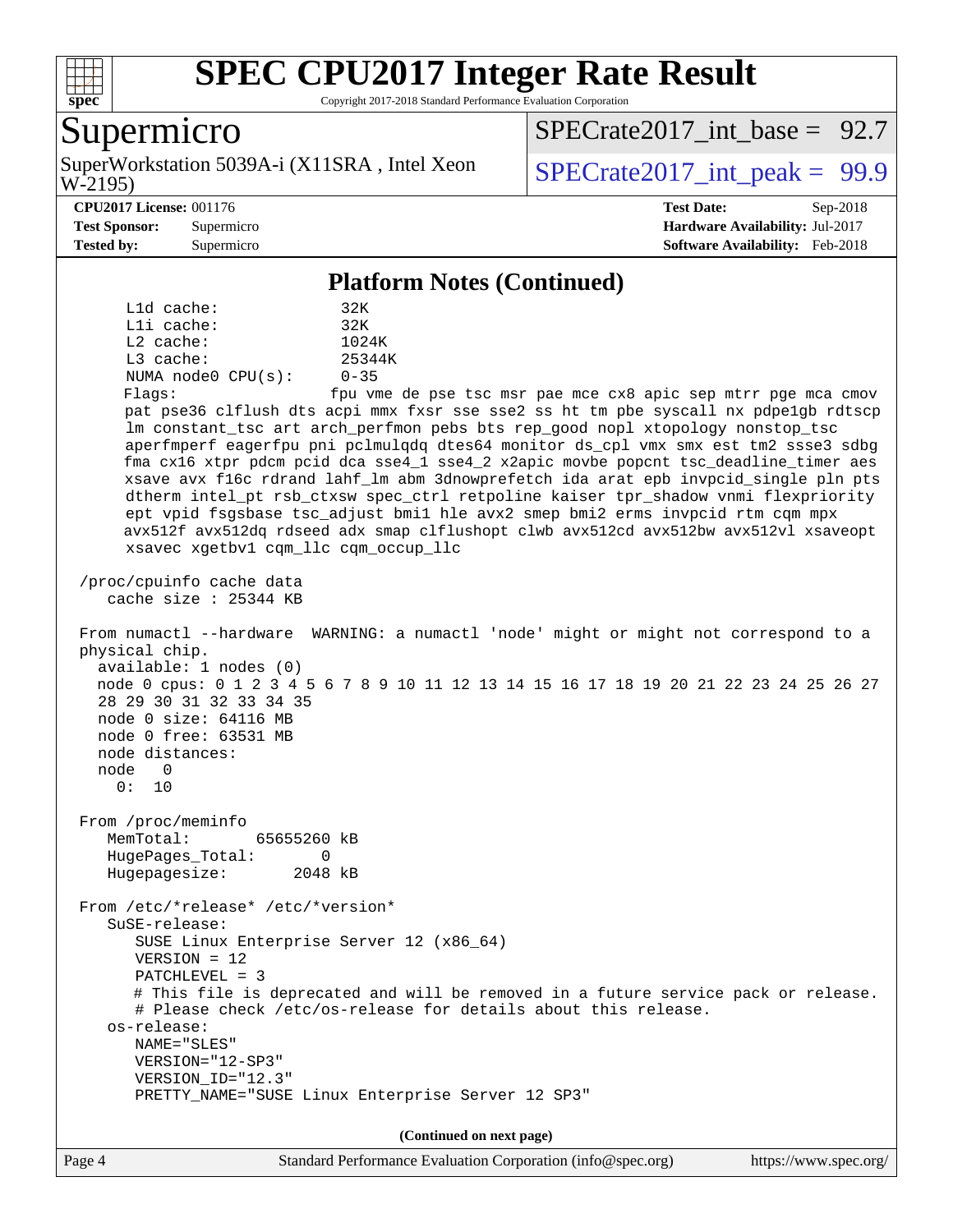

Copyright 2017-2018 Standard Performance Evaluation Corporation

### Supermicro

W-2195) SuperWorkstation 5039A-i (X11SRA, Intel Xeon  $\vert$  SPECrate2017 int peak = 99.9

SPECrate2017 int\_base =  $92.7$ 

**[CPU2017 License:](http://www.spec.org/auto/cpu2017/Docs/result-fields.html#CPU2017License)** 001176 **[Test Date:](http://www.spec.org/auto/cpu2017/Docs/result-fields.html#TestDate)** Sep-2018 **[Test Sponsor:](http://www.spec.org/auto/cpu2017/Docs/result-fields.html#TestSponsor)** Supermicro **[Hardware Availability:](http://www.spec.org/auto/cpu2017/Docs/result-fields.html#HardwareAvailability)** Jul-2017 **[Tested by:](http://www.spec.org/auto/cpu2017/Docs/result-fields.html#Testedby)** Supermicro **[Software Availability:](http://www.spec.org/auto/cpu2017/Docs/result-fields.html#SoftwareAvailability)** Feb-2018

#### **[Platform Notes \(Continued\)](http://www.spec.org/auto/cpu2017/Docs/result-fields.html#PlatformNotes)**

 ID="sles" ANSI\_COLOR="0;32" CPE\_NAME="cpe:/o:suse:sles:12:sp3"

uname -a:

 Linux linux-k7zv 4.4.114-94.11-default #1 SMP Thu Feb 1 19:28:26 UTC 2018 (4309ff9) x86\_64 x86\_64 x86\_64 GNU/Linux

run-level 3 Sep 12 09:56

 SPEC is set to: /home/cpu2017 Filesystem Type Size Used Avail Use% Mounted on /dev/sda4 xfs 145G 25G 120G 18% /home

 Additional information from dmidecode follows. WARNING: Use caution when you interpret this section. The 'dmidecode' program reads system data which is "intended to allow hardware to be accurately determined", but the intent may not be met, as there are frequent changes to hardware, firmware, and the "DMTF SMBIOS" standard. BIOS American Megatrends Inc. 1.2 08/23/2018 Memory:

 4x Micron 18ADF2G72AZ-2G6H1R 16 GB 2 rank 2666 4x NO DIMM NO DIMM

(End of data from sysinfo program)

#### **[Compiler Version Notes](http://www.spec.org/auto/cpu2017/Docs/result-fields.html#CompilerVersionNotes)**

| Page 5 | Standard Performance Evaluation Corporation (info@spec.org)                                                        | https://www.spec.org/ |
|--------|--------------------------------------------------------------------------------------------------------------------|-----------------------|
|        | (Continued on next page)                                                                                           |                       |
|        | CXXC 520.omnetpp $r(base, peak)$ 523.xalancbmk $r(base)$ 531.deepsjeng $r(base)$<br>peak) 541. leela r(base)       |                       |
|        | icc (ICC) 18.0.0 20170811<br>Copyright (C) 1985-2017 Intel Corporation. All rights reserved.                       |                       |
| CC.    | 500.perlbench $r(\text{peak})$ 502.gcc $r(\text{peak})$                                                            |                       |
|        | icc (ICC) 18.0.0 20170811<br>Copyright (C) 1985-2017 Intel Corporation. All rights reserved.                       |                       |
| CC.    | 500.perlbench $r(base)$ 502.qcc $r(base)$ 505.mcf $r(base, peak)$<br>$525.x264_r(base, peak) 557.xz_r(base, peak)$ |                       |
|        |                                                                                                                    |                       |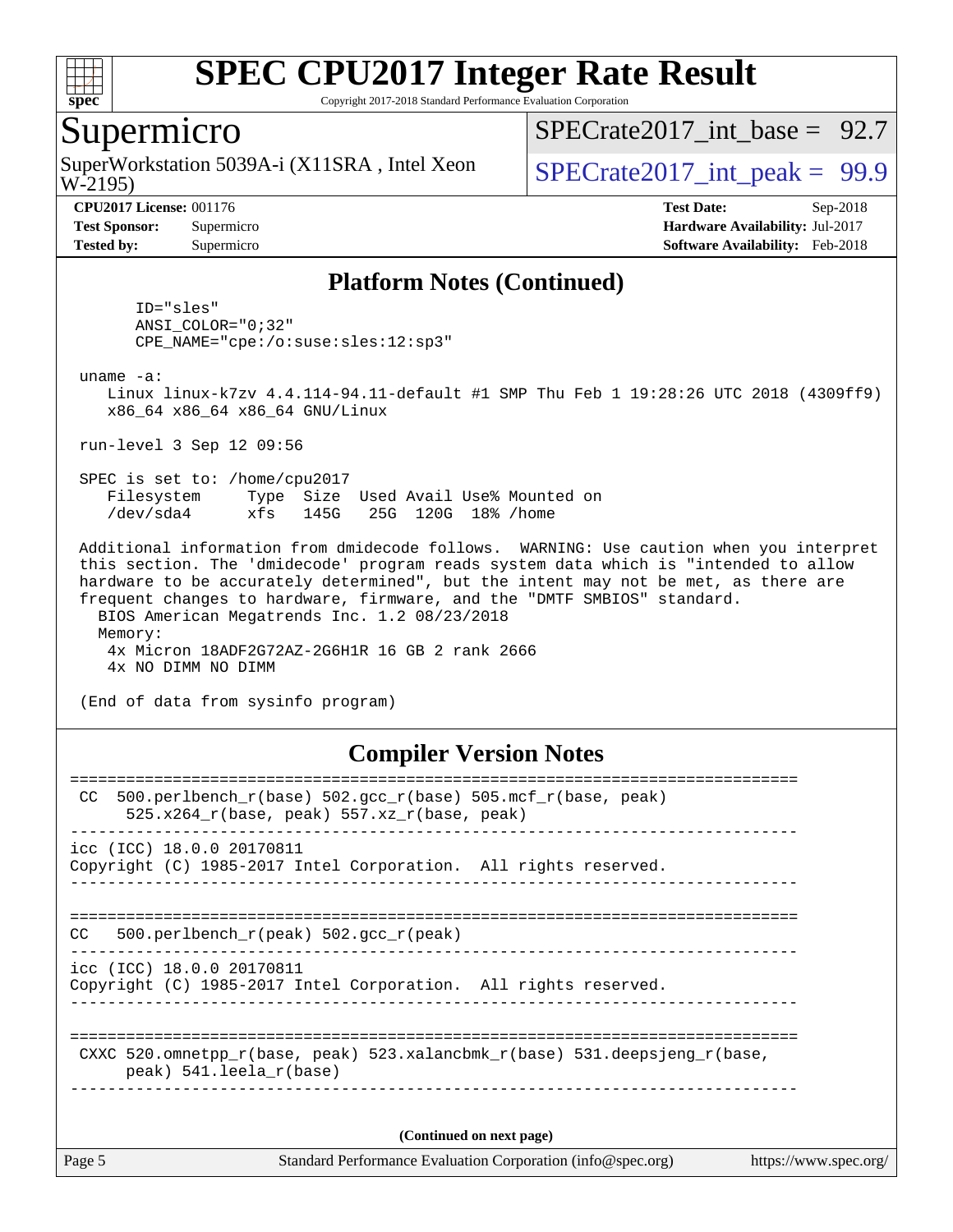

Copyright 2017-2018 Standard Performance Evaluation Corporation

### Supermicro

W-2195) SuperWorkstation 5039A-i (X11SRA, Intel Xeon  $SPECrate2017\_int\_peak = 99.9$ 

SPECrate2017 int\_base =  $92.7$ 

**[CPU2017 License:](http://www.spec.org/auto/cpu2017/Docs/result-fields.html#CPU2017License)** 001176 **[Test Date:](http://www.spec.org/auto/cpu2017/Docs/result-fields.html#TestDate)** Sep-2018 **[Test Sponsor:](http://www.spec.org/auto/cpu2017/Docs/result-fields.html#TestSponsor)** Supermicro **[Hardware Availability:](http://www.spec.org/auto/cpu2017/Docs/result-fields.html#HardwareAvailability)** Jul-2017 **[Tested by:](http://www.spec.org/auto/cpu2017/Docs/result-fields.html#Testedby)** Supermicro **[Software Availability:](http://www.spec.org/auto/cpu2017/Docs/result-fields.html#SoftwareAvailability)** Feb-2018

### **[Compiler Version Notes \(Continued\)](http://www.spec.org/auto/cpu2017/Docs/result-fields.html#CompilerVersionNotes)**

| icpc (ICC) 18.0.0 20170811<br>Copyright (C) 1985-2017 Intel Corporation. All rights reserved.    |  |
|--------------------------------------------------------------------------------------------------|--|
|                                                                                                  |  |
| CXXC 523.xalancbmk r(peak) 541.leela r(peak)                                                     |  |
| icpc (ICC) 18.0.0 20170811<br>Copyright (C) 1985-2017 Intel Corporation. All rights reserved.    |  |
| $FC$ 548. exchange2 $r(base, peak)$                                                              |  |
| ifort (IFORT) 18.0.0 20170811<br>Copyright (C) 1985-2017 Intel Corporation. All rights reserved. |  |

------------------------------------------------------------------------------

**[Base Compiler Invocation](http://www.spec.org/auto/cpu2017/Docs/result-fields.html#BaseCompilerInvocation)**

[C benchmarks](http://www.spec.org/auto/cpu2017/Docs/result-fields.html#Cbenchmarks): [icc](http://www.spec.org/cpu2017/results/res2018q4/cpu2017-20181002-09075.flags.html#user_CCbase_intel_icc_18.0_66fc1ee009f7361af1fbd72ca7dcefbb700085f36577c54f309893dd4ec40d12360134090235512931783d35fd58c0460139e722d5067c5574d8eaf2b3e37e92)

[C++ benchmarks:](http://www.spec.org/auto/cpu2017/Docs/result-fields.html#CXXbenchmarks) [icpc](http://www.spec.org/cpu2017/results/res2018q4/cpu2017-20181002-09075.flags.html#user_CXXbase_intel_icpc_18.0_c510b6838c7f56d33e37e94d029a35b4a7bccf4766a728ee175e80a419847e808290a9b78be685c44ab727ea267ec2f070ec5dc83b407c0218cded6866a35d07)

[Fortran benchmarks](http://www.spec.org/auto/cpu2017/Docs/result-fields.html#Fortranbenchmarks): [ifort](http://www.spec.org/cpu2017/results/res2018q4/cpu2017-20181002-09075.flags.html#user_FCbase_intel_ifort_18.0_8111460550e3ca792625aed983ce982f94888b8b503583aa7ba2b8303487b4d8a21a13e7191a45c5fd58ff318f48f9492884d4413fa793fd88dd292cad7027ca)

# **[Base Portability Flags](http://www.spec.org/auto/cpu2017/Docs/result-fields.html#BasePortabilityFlags)**

 500.perlbench\_r: [-DSPEC\\_LP64](http://www.spec.org/cpu2017/results/res2018q4/cpu2017-20181002-09075.flags.html#b500.perlbench_r_basePORTABILITY_DSPEC_LP64) [-DSPEC\\_LINUX\\_X64](http://www.spec.org/cpu2017/results/res2018q4/cpu2017-20181002-09075.flags.html#b500.perlbench_r_baseCPORTABILITY_DSPEC_LINUX_X64) 502.gcc\_r: [-DSPEC\\_LP64](http://www.spec.org/cpu2017/results/res2018q4/cpu2017-20181002-09075.flags.html#suite_basePORTABILITY502_gcc_r_DSPEC_LP64) 505.mcf\_r: [-DSPEC\\_LP64](http://www.spec.org/cpu2017/results/res2018q4/cpu2017-20181002-09075.flags.html#suite_basePORTABILITY505_mcf_r_DSPEC_LP64) 520.omnetpp\_r: [-DSPEC\\_LP64](http://www.spec.org/cpu2017/results/res2018q4/cpu2017-20181002-09075.flags.html#suite_basePORTABILITY520_omnetpp_r_DSPEC_LP64) 523.xalancbmk\_r: [-DSPEC\\_LP64](http://www.spec.org/cpu2017/results/res2018q4/cpu2017-20181002-09075.flags.html#suite_basePORTABILITY523_xalancbmk_r_DSPEC_LP64) [-DSPEC\\_LINUX](http://www.spec.org/cpu2017/results/res2018q4/cpu2017-20181002-09075.flags.html#b523.xalancbmk_r_baseCXXPORTABILITY_DSPEC_LINUX) 525.x264\_r: [-DSPEC\\_LP64](http://www.spec.org/cpu2017/results/res2018q4/cpu2017-20181002-09075.flags.html#suite_basePORTABILITY525_x264_r_DSPEC_LP64) 531.deepsjeng\_r: [-DSPEC\\_LP64](http://www.spec.org/cpu2017/results/res2018q4/cpu2017-20181002-09075.flags.html#suite_basePORTABILITY531_deepsjeng_r_DSPEC_LP64) 541.leela\_r: [-DSPEC\\_LP64](http://www.spec.org/cpu2017/results/res2018q4/cpu2017-20181002-09075.flags.html#suite_basePORTABILITY541_leela_r_DSPEC_LP64) 548.exchange2\_r: [-DSPEC\\_LP64](http://www.spec.org/cpu2017/results/res2018q4/cpu2017-20181002-09075.flags.html#suite_basePORTABILITY548_exchange2_r_DSPEC_LP64) 557.xz\_r: [-DSPEC\\_LP64](http://www.spec.org/cpu2017/results/res2018q4/cpu2017-20181002-09075.flags.html#suite_basePORTABILITY557_xz_r_DSPEC_LP64)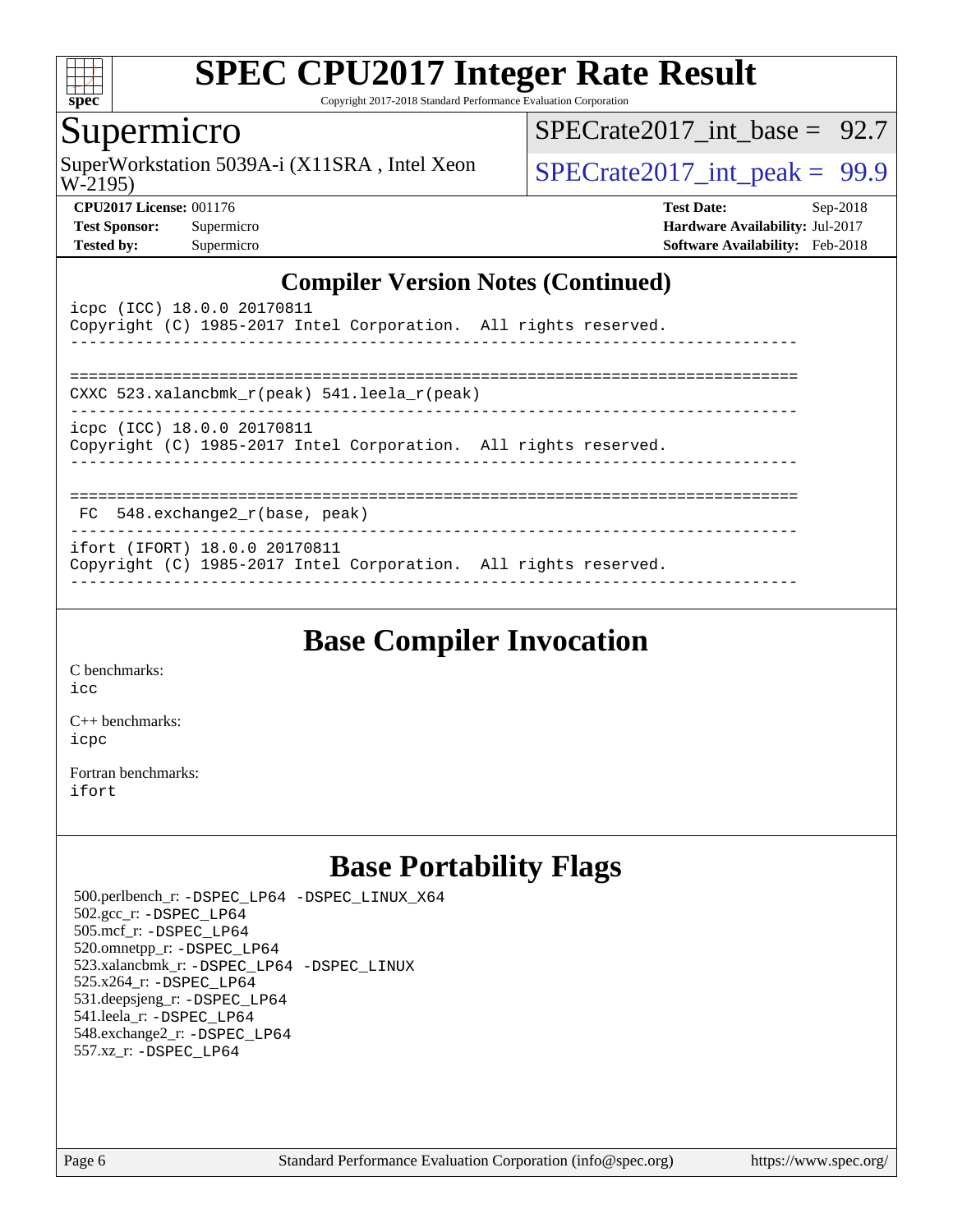

Copyright 2017-2018 Standard Performance Evaluation Corporation

### Supermicro

W-2195) SuperWorkstation 5039A-i (X11SRA, Intel Xeon  $\vert$  SPECrate2017 int peak = 99.9

SPECrate2017 int\_base =  $92.7$ 

**[CPU2017 License:](http://www.spec.org/auto/cpu2017/Docs/result-fields.html#CPU2017License)** 001176 **[Test Date:](http://www.spec.org/auto/cpu2017/Docs/result-fields.html#TestDate)** Sep-2018 **[Test Sponsor:](http://www.spec.org/auto/cpu2017/Docs/result-fields.html#TestSponsor)** Supermicro **[Hardware Availability:](http://www.spec.org/auto/cpu2017/Docs/result-fields.html#HardwareAvailability)** Jul-2017 **[Tested by:](http://www.spec.org/auto/cpu2017/Docs/result-fields.html#Testedby)** Supermicro **[Software Availability:](http://www.spec.org/auto/cpu2017/Docs/result-fields.html#SoftwareAvailability)** Feb-2018

# **[Base Optimization Flags](http://www.spec.org/auto/cpu2017/Docs/result-fields.html#BaseOptimizationFlags)**

#### [C benchmarks:](http://www.spec.org/auto/cpu2017/Docs/result-fields.html#Cbenchmarks)

[-Wl,-z,muldefs](http://www.spec.org/cpu2017/results/res2018q4/cpu2017-20181002-09075.flags.html#user_CCbase_link_force_multiple1_b4cbdb97b34bdee9ceefcfe54f4c8ea74255f0b02a4b23e853cdb0e18eb4525ac79b5a88067c842dd0ee6996c24547a27a4b99331201badda8798ef8a743f577) [-xCORE-AVX512](http://www.spec.org/cpu2017/results/res2018q4/cpu2017-20181002-09075.flags.html#user_CCbase_f-xCORE-AVX512) [-ipo](http://www.spec.org/cpu2017/results/res2018q4/cpu2017-20181002-09075.flags.html#user_CCbase_f-ipo) [-O3](http://www.spec.org/cpu2017/results/res2018q4/cpu2017-20181002-09075.flags.html#user_CCbase_f-O3) [-no-prec-div](http://www.spec.org/cpu2017/results/res2018q4/cpu2017-20181002-09075.flags.html#user_CCbase_f-no-prec-div) [-qopt-mem-layout-trans=3](http://www.spec.org/cpu2017/results/res2018q4/cpu2017-20181002-09075.flags.html#user_CCbase_f-qopt-mem-layout-trans_de80db37974c74b1f0e20d883f0b675c88c3b01e9d123adea9b28688d64333345fb62bc4a798493513fdb68f60282f9a726aa07f478b2f7113531aecce732043) [-L/usr/local/je5.0.1-64/lib](http://www.spec.org/cpu2017/results/res2018q4/cpu2017-20181002-09075.flags.html#user_CCbase_jemalloc_link_path64_4b10a636b7bce113509b17f3bd0d6226c5fb2346b9178c2d0232c14f04ab830f976640479e5c33dc2bcbbdad86ecfb6634cbbd4418746f06f368b512fced5394) [-ljemalloc](http://www.spec.org/cpu2017/results/res2018q4/cpu2017-20181002-09075.flags.html#user_CCbase_jemalloc_link_lib_d1249b907c500fa1c0672f44f562e3d0f79738ae9e3c4a9c376d49f265a04b9c99b167ecedbf6711b3085be911c67ff61f150a17b3472be731631ba4d0471706)

[C++ benchmarks](http://www.spec.org/auto/cpu2017/Docs/result-fields.html#CXXbenchmarks):

[-Wl,-z,muldefs](http://www.spec.org/cpu2017/results/res2018q4/cpu2017-20181002-09075.flags.html#user_CXXbase_link_force_multiple1_b4cbdb97b34bdee9ceefcfe54f4c8ea74255f0b02a4b23e853cdb0e18eb4525ac79b5a88067c842dd0ee6996c24547a27a4b99331201badda8798ef8a743f577) [-xCORE-AVX512](http://www.spec.org/cpu2017/results/res2018q4/cpu2017-20181002-09075.flags.html#user_CXXbase_f-xCORE-AVX512) [-ipo](http://www.spec.org/cpu2017/results/res2018q4/cpu2017-20181002-09075.flags.html#user_CXXbase_f-ipo) [-O3](http://www.spec.org/cpu2017/results/res2018q4/cpu2017-20181002-09075.flags.html#user_CXXbase_f-O3) [-no-prec-div](http://www.spec.org/cpu2017/results/res2018q4/cpu2017-20181002-09075.flags.html#user_CXXbase_f-no-prec-div) [-qopt-mem-layout-trans=3](http://www.spec.org/cpu2017/results/res2018q4/cpu2017-20181002-09075.flags.html#user_CXXbase_f-qopt-mem-layout-trans_de80db37974c74b1f0e20d883f0b675c88c3b01e9d123adea9b28688d64333345fb62bc4a798493513fdb68f60282f9a726aa07f478b2f7113531aecce732043) [-L/usr/local/je5.0.1-64/lib](http://www.spec.org/cpu2017/results/res2018q4/cpu2017-20181002-09075.flags.html#user_CXXbase_jemalloc_link_path64_4b10a636b7bce113509b17f3bd0d6226c5fb2346b9178c2d0232c14f04ab830f976640479e5c33dc2bcbbdad86ecfb6634cbbd4418746f06f368b512fced5394) [-ljemalloc](http://www.spec.org/cpu2017/results/res2018q4/cpu2017-20181002-09075.flags.html#user_CXXbase_jemalloc_link_lib_d1249b907c500fa1c0672f44f562e3d0f79738ae9e3c4a9c376d49f265a04b9c99b167ecedbf6711b3085be911c67ff61f150a17b3472be731631ba4d0471706)

[Fortran benchmarks:](http://www.spec.org/auto/cpu2017/Docs/result-fields.html#Fortranbenchmarks)

[-Wl,-z,muldefs](http://www.spec.org/cpu2017/results/res2018q4/cpu2017-20181002-09075.flags.html#user_FCbase_link_force_multiple1_b4cbdb97b34bdee9ceefcfe54f4c8ea74255f0b02a4b23e853cdb0e18eb4525ac79b5a88067c842dd0ee6996c24547a27a4b99331201badda8798ef8a743f577) [-xCORE-AVX512](http://www.spec.org/cpu2017/results/res2018q4/cpu2017-20181002-09075.flags.html#user_FCbase_f-xCORE-AVX512) [-ipo](http://www.spec.org/cpu2017/results/res2018q4/cpu2017-20181002-09075.flags.html#user_FCbase_f-ipo) [-O3](http://www.spec.org/cpu2017/results/res2018q4/cpu2017-20181002-09075.flags.html#user_FCbase_f-O3) [-no-prec-div](http://www.spec.org/cpu2017/results/res2018q4/cpu2017-20181002-09075.flags.html#user_FCbase_f-no-prec-div) [-qopt-mem-layout-trans=3](http://www.spec.org/cpu2017/results/res2018q4/cpu2017-20181002-09075.flags.html#user_FCbase_f-qopt-mem-layout-trans_de80db37974c74b1f0e20d883f0b675c88c3b01e9d123adea9b28688d64333345fb62bc4a798493513fdb68f60282f9a726aa07f478b2f7113531aecce732043) [-nostandard-realloc-lhs](http://www.spec.org/cpu2017/results/res2018q4/cpu2017-20181002-09075.flags.html#user_FCbase_f_2003_std_realloc_82b4557e90729c0f113870c07e44d33d6f5a304b4f63d4c15d2d0f1fab99f5daaed73bdb9275d9ae411527f28b936061aa8b9c8f2d63842963b95c9dd6426b8a) [-align array32byte](http://www.spec.org/cpu2017/results/res2018q4/cpu2017-20181002-09075.flags.html#user_FCbase_align_array32byte_b982fe038af199962ba9a80c053b8342c548c85b40b8e86eb3cc33dee0d7986a4af373ac2d51c3f7cf710a18d62fdce2948f201cd044323541f22fc0fffc51b6) [-L/usr/local/je5.0.1-64/lib](http://www.spec.org/cpu2017/results/res2018q4/cpu2017-20181002-09075.flags.html#user_FCbase_jemalloc_link_path64_4b10a636b7bce113509b17f3bd0d6226c5fb2346b9178c2d0232c14f04ab830f976640479e5c33dc2bcbbdad86ecfb6634cbbd4418746f06f368b512fced5394) [-ljemalloc](http://www.spec.org/cpu2017/results/res2018q4/cpu2017-20181002-09075.flags.html#user_FCbase_jemalloc_link_lib_d1249b907c500fa1c0672f44f562e3d0f79738ae9e3c4a9c376d49f265a04b9c99b167ecedbf6711b3085be911c67ff61f150a17b3472be731631ba4d0471706)

# **[Base Other Flags](http://www.spec.org/auto/cpu2017/Docs/result-fields.html#BaseOtherFlags)**

[C benchmarks](http://www.spec.org/auto/cpu2017/Docs/result-fields.html#Cbenchmarks):  $-m64 - std= c11$  $-m64 - std= c11$ 

[C++ benchmarks:](http://www.spec.org/auto/cpu2017/Docs/result-fields.html#CXXbenchmarks) [-m64](http://www.spec.org/cpu2017/results/res2018q4/cpu2017-20181002-09075.flags.html#user_CXXbase_intel_intel64_18.0_af43caccfc8ded86e7699f2159af6efc7655f51387b94da716254467f3c01020a5059329e2569e4053f409e7c9202a7efc638f7a6d1ffb3f52dea4a3e31d82ab)

[Fortran benchmarks](http://www.spec.org/auto/cpu2017/Docs/result-fields.html#Fortranbenchmarks): [-m64](http://www.spec.org/cpu2017/results/res2018q4/cpu2017-20181002-09075.flags.html#user_FCbase_intel_intel64_18.0_af43caccfc8ded86e7699f2159af6efc7655f51387b94da716254467f3c01020a5059329e2569e4053f409e7c9202a7efc638f7a6d1ffb3f52dea4a3e31d82ab)

# **[Peak Compiler Invocation](http://www.spec.org/auto/cpu2017/Docs/result-fields.html#PeakCompilerInvocation)**

[C benchmarks](http://www.spec.org/auto/cpu2017/Docs/result-fields.html#Cbenchmarks): [icc](http://www.spec.org/cpu2017/results/res2018q4/cpu2017-20181002-09075.flags.html#user_CCpeak_intel_icc_18.0_66fc1ee009f7361af1fbd72ca7dcefbb700085f36577c54f309893dd4ec40d12360134090235512931783d35fd58c0460139e722d5067c5574d8eaf2b3e37e92)

[C++ benchmarks:](http://www.spec.org/auto/cpu2017/Docs/result-fields.html#CXXbenchmarks) [icpc](http://www.spec.org/cpu2017/results/res2018q4/cpu2017-20181002-09075.flags.html#user_CXXpeak_intel_icpc_18.0_c510b6838c7f56d33e37e94d029a35b4a7bccf4766a728ee175e80a419847e808290a9b78be685c44ab727ea267ec2f070ec5dc83b407c0218cded6866a35d07)

[Fortran benchmarks](http://www.spec.org/auto/cpu2017/Docs/result-fields.html#Fortranbenchmarks): [ifort](http://www.spec.org/cpu2017/results/res2018q4/cpu2017-20181002-09075.flags.html#user_FCpeak_intel_ifort_18.0_8111460550e3ca792625aed983ce982f94888b8b503583aa7ba2b8303487b4d8a21a13e7191a45c5fd58ff318f48f9492884d4413fa793fd88dd292cad7027ca)

# **[Peak Portability Flags](http://www.spec.org/auto/cpu2017/Docs/result-fields.html#PeakPortabilityFlags)**

 500.perlbench\_r: [-DSPEC\\_LP64](http://www.spec.org/cpu2017/results/res2018q4/cpu2017-20181002-09075.flags.html#b500.perlbench_r_peakPORTABILITY_DSPEC_LP64) [-DSPEC\\_LINUX\\_X64](http://www.spec.org/cpu2017/results/res2018q4/cpu2017-20181002-09075.flags.html#b500.perlbench_r_peakCPORTABILITY_DSPEC_LINUX_X64) 502.gcc\_r: [-D\\_FILE\\_OFFSET\\_BITS=64](http://www.spec.org/cpu2017/results/res2018q4/cpu2017-20181002-09075.flags.html#user_peakPORTABILITY502_gcc_r_file_offset_bits_64_5ae949a99b284ddf4e95728d47cb0843d81b2eb0e18bdfe74bbf0f61d0b064f4bda2f10ea5eb90e1dcab0e84dbc592acfc5018bc955c18609f94ddb8d550002c)

**(Continued on next page)**

Page 7 Standard Performance Evaluation Corporation [\(info@spec.org\)](mailto:info@spec.org) <https://www.spec.org/>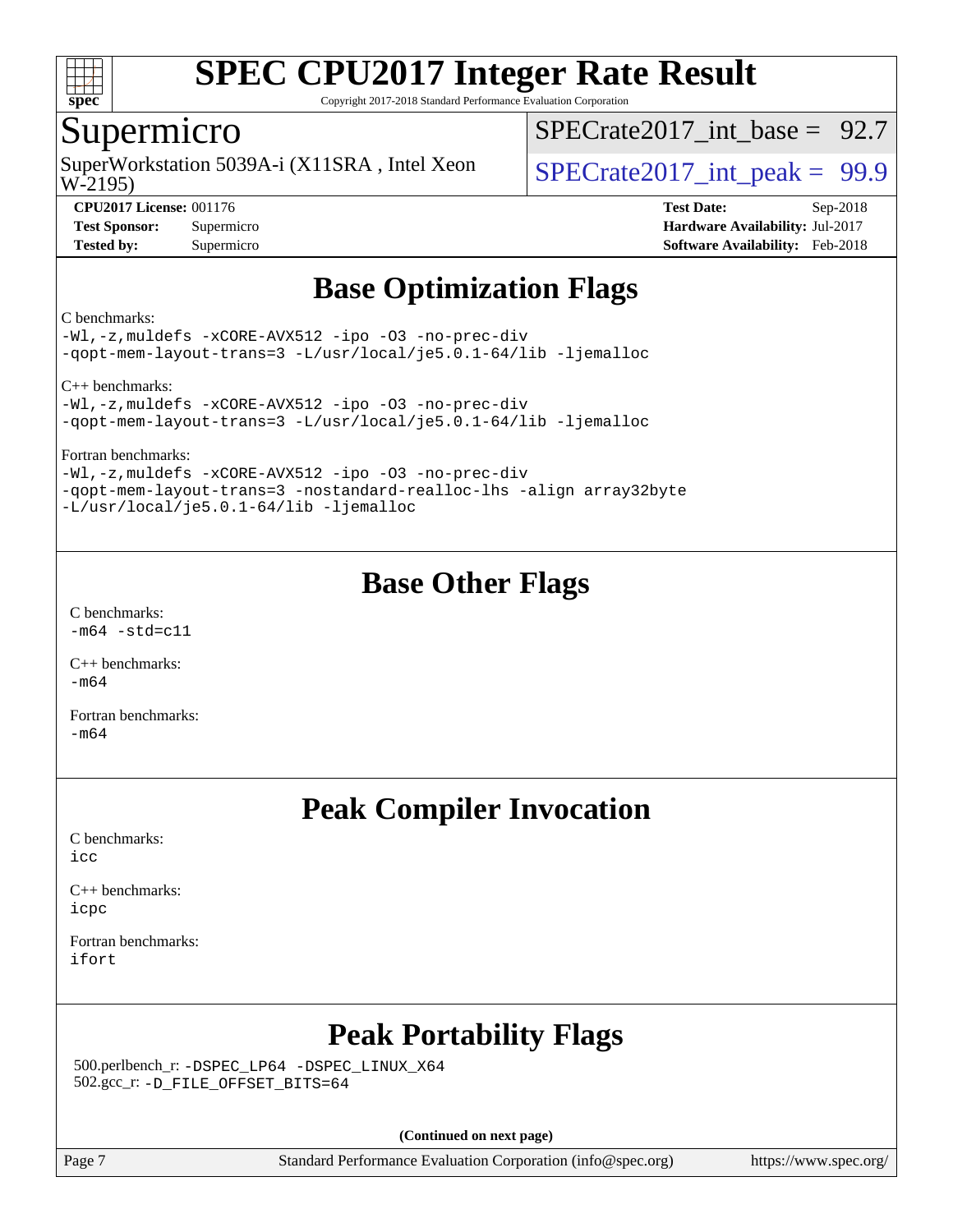

Copyright 2017-2018 Standard Performance Evaluation Corporation

### Supermicro

W-2195) SuperWorkstation 5039A-i (X11SRA, Intel Xeon  $\vert$  SPECrate2017 int peak = 99.9

SPECrate2017 int\_base =  $92.7$ 

**[CPU2017 License:](http://www.spec.org/auto/cpu2017/Docs/result-fields.html#CPU2017License)** 001176 **[Test Date:](http://www.spec.org/auto/cpu2017/Docs/result-fields.html#TestDate)** Sep-2018 **[Test Sponsor:](http://www.spec.org/auto/cpu2017/Docs/result-fields.html#TestSponsor)** Supermicro **[Hardware Availability:](http://www.spec.org/auto/cpu2017/Docs/result-fields.html#HardwareAvailability)** Jul-2017 **[Tested by:](http://www.spec.org/auto/cpu2017/Docs/result-fields.html#Testedby)** Supermicro **[Software Availability:](http://www.spec.org/auto/cpu2017/Docs/result-fields.html#SoftwareAvailability)** Feb-2018

# **[Peak Portability Flags \(Continued\)](http://www.spec.org/auto/cpu2017/Docs/result-fields.html#PeakPortabilityFlags)**

 505.mcf\_r: [-DSPEC\\_LP64](http://www.spec.org/cpu2017/results/res2018q4/cpu2017-20181002-09075.flags.html#suite_peakPORTABILITY505_mcf_r_DSPEC_LP64) 520.omnetpp\_r: [-DSPEC\\_LP64](http://www.spec.org/cpu2017/results/res2018q4/cpu2017-20181002-09075.flags.html#suite_peakPORTABILITY520_omnetpp_r_DSPEC_LP64) 523.xalancbmk\_r: [-D\\_FILE\\_OFFSET\\_BITS=64](http://www.spec.org/cpu2017/results/res2018q4/cpu2017-20181002-09075.flags.html#user_peakPORTABILITY523_xalancbmk_r_file_offset_bits_64_5ae949a99b284ddf4e95728d47cb0843d81b2eb0e18bdfe74bbf0f61d0b064f4bda2f10ea5eb90e1dcab0e84dbc592acfc5018bc955c18609f94ddb8d550002c) [-DSPEC\\_LINUX](http://www.spec.org/cpu2017/results/res2018q4/cpu2017-20181002-09075.flags.html#b523.xalancbmk_r_peakCXXPORTABILITY_DSPEC_LINUX) 525.x264\_r: [-DSPEC\\_LP64](http://www.spec.org/cpu2017/results/res2018q4/cpu2017-20181002-09075.flags.html#suite_peakPORTABILITY525_x264_r_DSPEC_LP64) 531.deepsjeng\_r: [-DSPEC\\_LP64](http://www.spec.org/cpu2017/results/res2018q4/cpu2017-20181002-09075.flags.html#suite_peakPORTABILITY531_deepsjeng_r_DSPEC_LP64) 541.leela\_r: [-DSPEC\\_LP64](http://www.spec.org/cpu2017/results/res2018q4/cpu2017-20181002-09075.flags.html#suite_peakPORTABILITY541_leela_r_DSPEC_LP64) 548.exchange2\_r: [-DSPEC\\_LP64](http://www.spec.org/cpu2017/results/res2018q4/cpu2017-20181002-09075.flags.html#suite_peakPORTABILITY548_exchange2_r_DSPEC_LP64) 557.xz\_r: [-DSPEC\\_LP64](http://www.spec.org/cpu2017/results/res2018q4/cpu2017-20181002-09075.flags.html#suite_peakPORTABILITY557_xz_r_DSPEC_LP64)

# **[Peak Optimization Flags](http://www.spec.org/auto/cpu2017/Docs/result-fields.html#PeakOptimizationFlags)**

[C benchmarks](http://www.spec.org/auto/cpu2017/Docs/result-fields.html#Cbenchmarks):

```
 500.perlbench_r: -Wl,-z,muldefs -prof-gen(pass 1) -prof-use(pass 2) -ipo
-xCORE-AVX512 -O3 -no-prec-div -qopt-mem-layout-trans=3
-fno-strict-overflow -L/usr/local/je5.0.1-64/lib
-ljemalloc
```
 502.gcc\_r: [-L/opt/intel/compilers\\_and\\_libraries\\_2018/linux/lib/ia32](http://www.spec.org/cpu2017/results/res2018q4/cpu2017-20181002-09075.flags.html#user_peakCCLD502_gcc_r_Enable-32bit-runtime_af243bdb1d79e4c7a4f720bf8275e627de2ecd461de63307bc14cef0633fde3cd7bb2facb32dcc8be9566045fb55d40ce2b72b725f73827aa7833441b71b9343) [-Wl,-z,muldefs](http://www.spec.org/cpu2017/results/res2018q4/cpu2017-20181002-09075.flags.html#user_peakEXTRA_LDFLAGS502_gcc_r_link_force_multiple1_b4cbdb97b34bdee9ceefcfe54f4c8ea74255f0b02a4b23e853cdb0e18eb4525ac79b5a88067c842dd0ee6996c24547a27a4b99331201badda8798ef8a743f577) [-prof-gen](http://www.spec.org/cpu2017/results/res2018q4/cpu2017-20181002-09075.flags.html#user_peakPASS1_CFLAGSPASS1_LDFLAGS502_gcc_r_prof_gen_5aa4926d6013ddb2a31985c654b3eb18169fc0c6952a63635c234f711e6e63dd76e94ad52365559451ec499a2cdb89e4dc58ba4c67ef54ca681ffbe1461d6b36)(pass 1) [-prof-use](http://www.spec.org/cpu2017/results/res2018q4/cpu2017-20181002-09075.flags.html#user_peakPASS2_CFLAGSPASS2_LDFLAGS502_gcc_r_prof_use_1a21ceae95f36a2b53c25747139a6c16ca95bd9def2a207b4f0849963b97e94f5260e30a0c64f4bb623698870e679ca08317ef8150905d41bd88c6f78df73f19)(pass 2) [-ipo](http://www.spec.org/cpu2017/results/res2018q4/cpu2017-20181002-09075.flags.html#user_peakPASS1_COPTIMIZEPASS2_COPTIMIZE502_gcc_r_f-ipo) [-xCORE-AVX512](http://www.spec.org/cpu2017/results/res2018q4/cpu2017-20181002-09075.flags.html#user_peakPASS2_COPTIMIZE502_gcc_r_f-xCORE-AVX512) [-O3](http://www.spec.org/cpu2017/results/res2018q4/cpu2017-20181002-09075.flags.html#user_peakPASS1_COPTIMIZEPASS2_COPTIMIZE502_gcc_r_f-O3) [-no-prec-div](http://www.spec.org/cpu2017/results/res2018q4/cpu2017-20181002-09075.flags.html#user_peakPASS1_COPTIMIZEPASS2_COPTIMIZE502_gcc_r_f-no-prec-div) [-qopt-mem-layout-trans=3](http://www.spec.org/cpu2017/results/res2018q4/cpu2017-20181002-09075.flags.html#user_peakPASS1_COPTIMIZEPASS2_COPTIMIZE502_gcc_r_f-qopt-mem-layout-trans_de80db37974c74b1f0e20d883f0b675c88c3b01e9d123adea9b28688d64333345fb62bc4a798493513fdb68f60282f9a726aa07f478b2f7113531aecce732043) [-L/usr/local/je5.0.1-32/lib](http://www.spec.org/cpu2017/results/res2018q4/cpu2017-20181002-09075.flags.html#user_peakEXTRA_LIBS502_gcc_r_jemalloc_link_path32_e29f22e8e6c17053bbc6a0971f5a9c01a601a06bb1a59df2084b77a2fe0a2995b64fd4256feaeea39eeba3aae142e96e2b2b0a28974019c0c0c88139a84f900a) [-ljemalloc](http://www.spec.org/cpu2017/results/res2018q4/cpu2017-20181002-09075.flags.html#user_peakEXTRA_LIBS502_gcc_r_jemalloc_link_lib_d1249b907c500fa1c0672f44f562e3d0f79738ae9e3c4a9c376d49f265a04b9c99b167ecedbf6711b3085be911c67ff61f150a17b3472be731631ba4d0471706)

505.mcf\_r: basepeak = yes

 525.x264\_r: [-Wl,-z,muldefs](http://www.spec.org/cpu2017/results/res2018q4/cpu2017-20181002-09075.flags.html#user_peakEXTRA_LDFLAGS525_x264_r_link_force_multiple1_b4cbdb97b34bdee9ceefcfe54f4c8ea74255f0b02a4b23e853cdb0e18eb4525ac79b5a88067c842dd0ee6996c24547a27a4b99331201badda8798ef8a743f577) [-xCORE-AVX512](http://www.spec.org/cpu2017/results/res2018q4/cpu2017-20181002-09075.flags.html#user_peakCOPTIMIZE525_x264_r_f-xCORE-AVX512) [-ipo](http://www.spec.org/cpu2017/results/res2018q4/cpu2017-20181002-09075.flags.html#user_peakCOPTIMIZE525_x264_r_f-ipo) [-O3](http://www.spec.org/cpu2017/results/res2018q4/cpu2017-20181002-09075.flags.html#user_peakCOPTIMIZE525_x264_r_f-O3) [-no-prec-div](http://www.spec.org/cpu2017/results/res2018q4/cpu2017-20181002-09075.flags.html#user_peakCOPTIMIZE525_x264_r_f-no-prec-div) [-qopt-mem-layout-trans=3](http://www.spec.org/cpu2017/results/res2018q4/cpu2017-20181002-09075.flags.html#user_peakCOPTIMIZE525_x264_r_f-qopt-mem-layout-trans_de80db37974c74b1f0e20d883f0b675c88c3b01e9d123adea9b28688d64333345fb62bc4a798493513fdb68f60282f9a726aa07f478b2f7113531aecce732043) [-fno-alias](http://www.spec.org/cpu2017/results/res2018q4/cpu2017-20181002-09075.flags.html#user_peakEXTRA_OPTIMIZE525_x264_r_f-no-alias_77dbac10d91cbfe898fbf4a29d1b29b694089caa623bdd1baccc9957d4edbe8d106c0b357e2748a65b44fc9e83d78098bb898077f3fe92f9faf24f7bd4a07ed7) [-L/usr/local/je5.0.1-64/lib](http://www.spec.org/cpu2017/results/res2018q4/cpu2017-20181002-09075.flags.html#user_peakEXTRA_LIBS525_x264_r_jemalloc_link_path64_4b10a636b7bce113509b17f3bd0d6226c5fb2346b9178c2d0232c14f04ab830f976640479e5c33dc2bcbbdad86ecfb6634cbbd4418746f06f368b512fced5394) [-ljemalloc](http://www.spec.org/cpu2017/results/res2018q4/cpu2017-20181002-09075.flags.html#user_peakEXTRA_LIBS525_x264_r_jemalloc_link_lib_d1249b907c500fa1c0672f44f562e3d0f79738ae9e3c4a9c376d49f265a04b9c99b167ecedbf6711b3085be911c67ff61f150a17b3472be731631ba4d0471706)

557.xz\_r: basepeak = yes

[C++ benchmarks:](http://www.spec.org/auto/cpu2017/Docs/result-fields.html#CXXbenchmarks)

520.omnetpp\_r: basepeak = yes

 523.xalancbmk\_r: [-L/opt/intel/compilers\\_and\\_libraries\\_2018/linux/lib/ia32](http://www.spec.org/cpu2017/results/res2018q4/cpu2017-20181002-09075.flags.html#user_peakCXXLD523_xalancbmk_r_Enable-32bit-runtime_af243bdb1d79e4c7a4f720bf8275e627de2ecd461de63307bc14cef0633fde3cd7bb2facb32dcc8be9566045fb55d40ce2b72b725f73827aa7833441b71b9343) [-Wl,-z,muldefs](http://www.spec.org/cpu2017/results/res2018q4/cpu2017-20181002-09075.flags.html#user_peakEXTRA_LDFLAGS523_xalancbmk_r_link_force_multiple1_b4cbdb97b34bdee9ceefcfe54f4c8ea74255f0b02a4b23e853cdb0e18eb4525ac79b5a88067c842dd0ee6996c24547a27a4b99331201badda8798ef8a743f577) [-prof-gen](http://www.spec.org/cpu2017/results/res2018q4/cpu2017-20181002-09075.flags.html#user_peakPASS1_CXXFLAGSPASS1_LDFLAGS523_xalancbmk_r_prof_gen_5aa4926d6013ddb2a31985c654b3eb18169fc0c6952a63635c234f711e6e63dd76e94ad52365559451ec499a2cdb89e4dc58ba4c67ef54ca681ffbe1461d6b36)(pass 1) [-prof-use](http://www.spec.org/cpu2017/results/res2018q4/cpu2017-20181002-09075.flags.html#user_peakPASS2_CXXFLAGSPASS2_LDFLAGS523_xalancbmk_r_prof_use_1a21ceae95f36a2b53c25747139a6c16ca95bd9def2a207b4f0849963b97e94f5260e30a0c64f4bb623698870e679ca08317ef8150905d41bd88c6f78df73f19)(pass 2) [-ipo](http://www.spec.org/cpu2017/results/res2018q4/cpu2017-20181002-09075.flags.html#user_peakPASS1_CXXOPTIMIZEPASS2_CXXOPTIMIZE523_xalancbmk_r_f-ipo) [-xCORE-AVX512](http://www.spec.org/cpu2017/results/res2018q4/cpu2017-20181002-09075.flags.html#user_peakPASS2_CXXOPTIMIZE523_xalancbmk_r_f-xCORE-AVX512) [-O3](http://www.spec.org/cpu2017/results/res2018q4/cpu2017-20181002-09075.flags.html#user_peakPASS1_CXXOPTIMIZEPASS2_CXXOPTIMIZE523_xalancbmk_r_f-O3) [-no-prec-div](http://www.spec.org/cpu2017/results/res2018q4/cpu2017-20181002-09075.flags.html#user_peakPASS1_CXXOPTIMIZEPASS2_CXXOPTIMIZE523_xalancbmk_r_f-no-prec-div) [-qopt-mem-layout-trans=3](http://www.spec.org/cpu2017/results/res2018q4/cpu2017-20181002-09075.flags.html#user_peakPASS1_CXXOPTIMIZEPASS2_CXXOPTIMIZE523_xalancbmk_r_f-qopt-mem-layout-trans_de80db37974c74b1f0e20d883f0b675c88c3b01e9d123adea9b28688d64333345fb62bc4a798493513fdb68f60282f9a726aa07f478b2f7113531aecce732043) [-L/usr/local/je5.0.1-32/lib](http://www.spec.org/cpu2017/results/res2018q4/cpu2017-20181002-09075.flags.html#user_peakEXTRA_LIBS523_xalancbmk_r_jemalloc_link_path32_e29f22e8e6c17053bbc6a0971f5a9c01a601a06bb1a59df2084b77a2fe0a2995b64fd4256feaeea39eeba3aae142e96e2b2b0a28974019c0c0c88139a84f900a) [-ljemalloc](http://www.spec.org/cpu2017/results/res2018q4/cpu2017-20181002-09075.flags.html#user_peakEXTRA_LIBS523_xalancbmk_r_jemalloc_link_lib_d1249b907c500fa1c0672f44f562e3d0f79738ae9e3c4a9c376d49f265a04b9c99b167ecedbf6711b3085be911c67ff61f150a17b3472be731631ba4d0471706)

531.deepsjeng\_r: basepeak = yes

 541.leela\_r: [-Wl,-z,muldefs](http://www.spec.org/cpu2017/results/res2018q4/cpu2017-20181002-09075.flags.html#user_peakEXTRA_LDFLAGS541_leela_r_link_force_multiple1_b4cbdb97b34bdee9ceefcfe54f4c8ea74255f0b02a4b23e853cdb0e18eb4525ac79b5a88067c842dd0ee6996c24547a27a4b99331201badda8798ef8a743f577) [-prof-gen](http://www.spec.org/cpu2017/results/res2018q4/cpu2017-20181002-09075.flags.html#user_peakPASS1_CXXFLAGSPASS1_LDFLAGS541_leela_r_prof_gen_5aa4926d6013ddb2a31985c654b3eb18169fc0c6952a63635c234f711e6e63dd76e94ad52365559451ec499a2cdb89e4dc58ba4c67ef54ca681ffbe1461d6b36)(pass 1) [-prof-use](http://www.spec.org/cpu2017/results/res2018q4/cpu2017-20181002-09075.flags.html#user_peakPASS2_CXXFLAGSPASS2_LDFLAGS541_leela_r_prof_use_1a21ceae95f36a2b53c25747139a6c16ca95bd9def2a207b4f0849963b97e94f5260e30a0c64f4bb623698870e679ca08317ef8150905d41bd88c6f78df73f19)(pass 2) [-ipo](http://www.spec.org/cpu2017/results/res2018q4/cpu2017-20181002-09075.flags.html#user_peakPASS1_CXXOPTIMIZEPASS2_CXXOPTIMIZE541_leela_r_f-ipo) [-xCORE-AVX512](http://www.spec.org/cpu2017/results/res2018q4/cpu2017-20181002-09075.flags.html#user_peakPASS2_CXXOPTIMIZE541_leela_r_f-xCORE-AVX512) [-O3](http://www.spec.org/cpu2017/results/res2018q4/cpu2017-20181002-09075.flags.html#user_peakPASS1_CXXOPTIMIZEPASS2_CXXOPTIMIZE541_leela_r_f-O3) [-no-prec-div](http://www.spec.org/cpu2017/results/res2018q4/cpu2017-20181002-09075.flags.html#user_peakPASS1_CXXOPTIMIZEPASS2_CXXOPTIMIZE541_leela_r_f-no-prec-div) [-qopt-mem-layout-trans=3](http://www.spec.org/cpu2017/results/res2018q4/cpu2017-20181002-09075.flags.html#user_peakPASS1_CXXOPTIMIZEPASS2_CXXOPTIMIZE541_leela_r_f-qopt-mem-layout-trans_de80db37974c74b1f0e20d883f0b675c88c3b01e9d123adea9b28688d64333345fb62bc4a798493513fdb68f60282f9a726aa07f478b2f7113531aecce732043)

**(Continued on next page)**